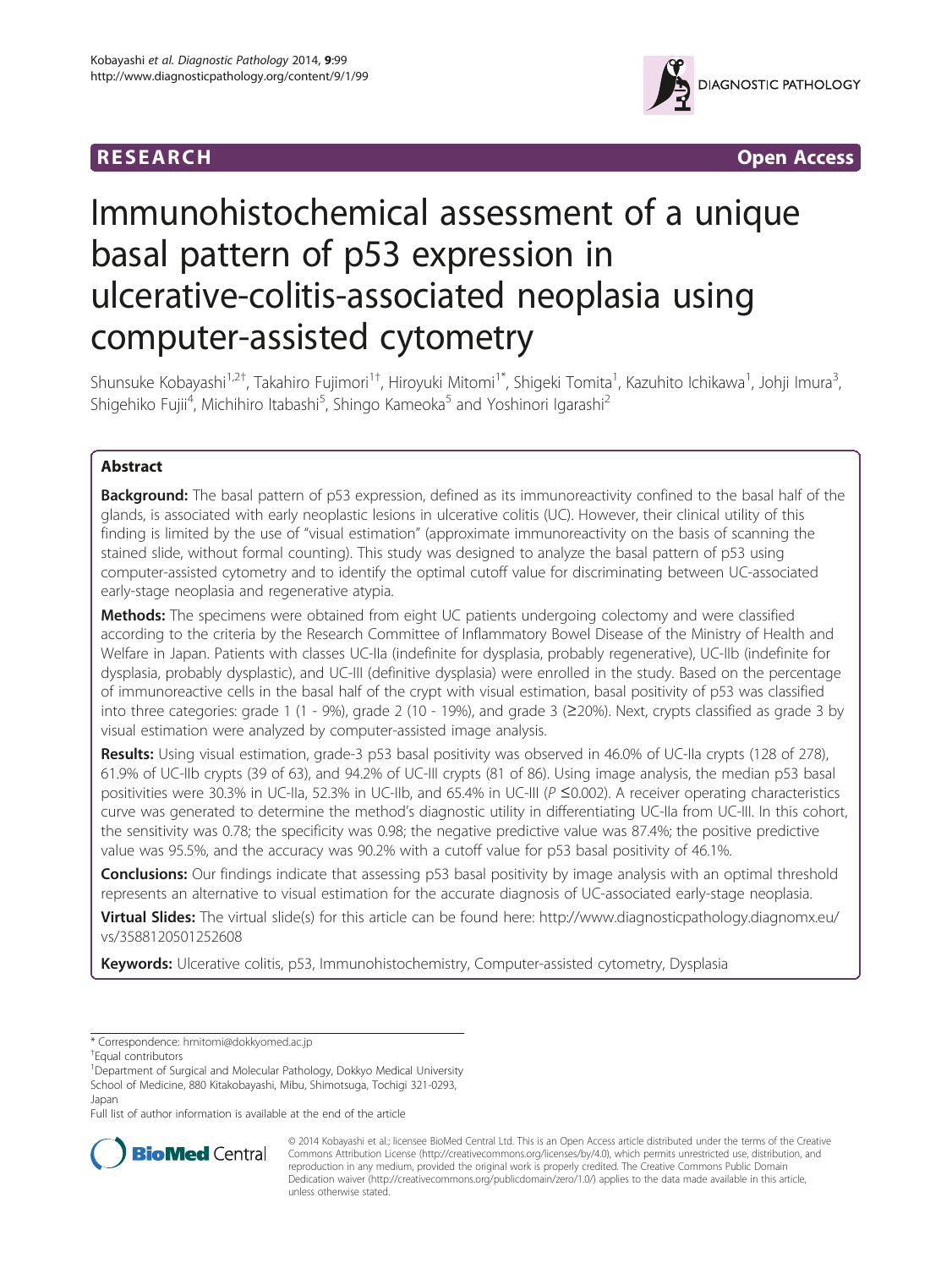#### Background

There is an increasing incidence of ulcerative colitis (UC) associated neoplasia among patients with long-standing and extensive disease [\[1,2\]](#page-5-0). However, UC-associated earlystage neoplasia is not easily detected by endoscopy, because those lesions are sometimes missed among the inflamed epithelium [\[3\]](#page-5-0). In addition, the histological diagnosis of early-stage neoplasia, which often has unremarkable cytological alterations [\[4\]](#page-5-0), is difficult due to the recurrent and persistent inflammatory changes associated with UC. Other difficulties in early detection result from specific histological features of UC-associated early-stage neoplasia, which can involve only one part of the crypt or a few crypts in the inflamed epithelium [[4](#page-5-0)]. Consequently, it is difficult to distinguish UC-associated early-stage neoplasia from regenerative atypia in biopsy specimens stained with hematoxylin and eosin (H&E) [[5\]](#page-5-0). Moreover, there is a concerning degree of inter- and intra-observer variation in the diagnosis of UC-associated early-stage neoplasia and regenerative atypia among gastrointestinal pathologists [\[5](#page-5-0)].

Mutations in the  $p53$  gene represent an early event in the development of UC-associated neoplasia [\[6-8](#page-5-0)]. Immunohistochemical analysis of the p53 protein is a useful method for detecting UC-associated early-stage neoplasia, since there is a concordance between  $p53$  gene mutation and its expression [[7-9\]](#page-5-0). Immunohistochemstry for p53 was positive in 11 - 75% of low-grade dysplasia and 45 - 83% of high-grade dysplasia but was negative in regenerative epithelium in UC [[9-12\]](#page-5-0). Accordingly, Wong et al. reported intense p53 staining in 14% of low-grade dysplasia and 57% of high-grade dysplasia but not in regenerative epithelium with atypia in UC [\[13\]](#page-5-0). They reported that restriction of p53 expression to the basal two-thirds of the crypt excluded a diagnosis of UC-associated high-grade dysplasia. Noffsinger et al. reported that p53 basal expression was associated with  $p53$  mutation and represented an early neoplastic change in a subgroup of UC patients [[7](#page-5-0)]. Moreover, UC-associated early-stage neoplasia had a significantly higher proportion and a different pattern of p53 immunoreactivity than sporadic adenoma [\[11,14](#page-5-0)]. The immunoreactivity in sporadic adenomas had a scattered or sporadic pattern of p53 expression [[11\]](#page-5-0), while UCassociated early-stage neoplasia exhibited a "bottom-up" pattern [[7,13](#page-5-0)]. However, the utility of these reports is limited by the "visual estimation" of basal pattern of p53 immunoreactivity, where the approximate immunoreactivity was determined by scanning the stained slide without formal counting [\[15\]](#page-5-0). Recently, the emergence of digital pathology and software analysis of data has led to the development of a reliable and reproducible digital analytical technique for Ki-67 immunoreactivity [[15,16\]](#page-5-0).

The aim of this study was to analyze the basal pattern of p53 immunoreactivity using computer-assisted cytometry and to identify the optimal cutoff value for basal positivity of p53 in order to discriminate between UC-associated early-stage neoplasia and regenerative atypia.

## Methods

#### Patients and materials

Tissue samples were obtained from eight UC patients (five males and three females; mean/median age, 46.0/47.5 years, range, 21–67 years; mean/median duration of disease, 21.3/15.0 years, range 6–43 years) who underwent total colectomy for UC-associated neoplasia at Tokyo Women's Medical University and Dokkyo Medical University School of Medicine between January 2010 and December 2011.

Colectomy specimens were fixed in 10% formalin and cut to a width of 5 mm and then embedded in paraffin, sectioned, and stained with H&E. The specimens were histologically evaluated by three experienced gastrointestinal pathologists (S.K., T.F., H.M.) and were classified according to the classification proposed by the Research Committee of Inflammatory Bowel Disease of the Ministry of Health and Welfare in Japan [\[17\]](#page-5-0). Inter-observer variations were resolved by reevaluation and discussion to reach consensus. Patients classified as having UC-IIa (indefinite for dysplasia, probably regenerative), UC-IIb (indefinite for dysplasia, probably dysplastic), and UC-III (low or high-grade dysplasia) were enrolled in this study.

The Ethics Committee of Dokkyo Medical University School of Medicine approved all protocols, and informed consent for tissue procurement was obtained from all patients. Samples used in this study were surgically resected for treatment, not for research purposes. Participation in the present study did not increase medical disadvantage or risk to patients.

#### Immunohistochemistry for p53

Briefly, 4-μm-thick serial sections were placed on silane-coated slides, deparaffinized, rehydrated, and pretreated with 0.3% hydrogen peroxidase in methanol at room temperature to quench endogenous peroxidase activity. The sections were then placed in 0.01 M citrate buffer (pH 6.0) and treated by microwave heating (MI-77, Azumaya, Tokyo, Japan; 400 W, 95°C) to facilitate antigen retrieval. The sections were incubated with 1% bovine serum albumin in phosphate-buffered saline and then with a monoclonal anti-human p53 antibody (DO-7; 1:50 dilution; DAKO, Glostrub, Denmark). Immunohistochemical staining was performed with EnVisionTM + Kits (DAKO). Finally, the sections were incubated with 3,3′-diaminobenzidine and counterstained lightly with Carazzi's hematoxylin.

#### Visual estimation of p53 expression

Neoplastic lesions in each p53-immunostained slide were confirmed using the corresponding H&E-stained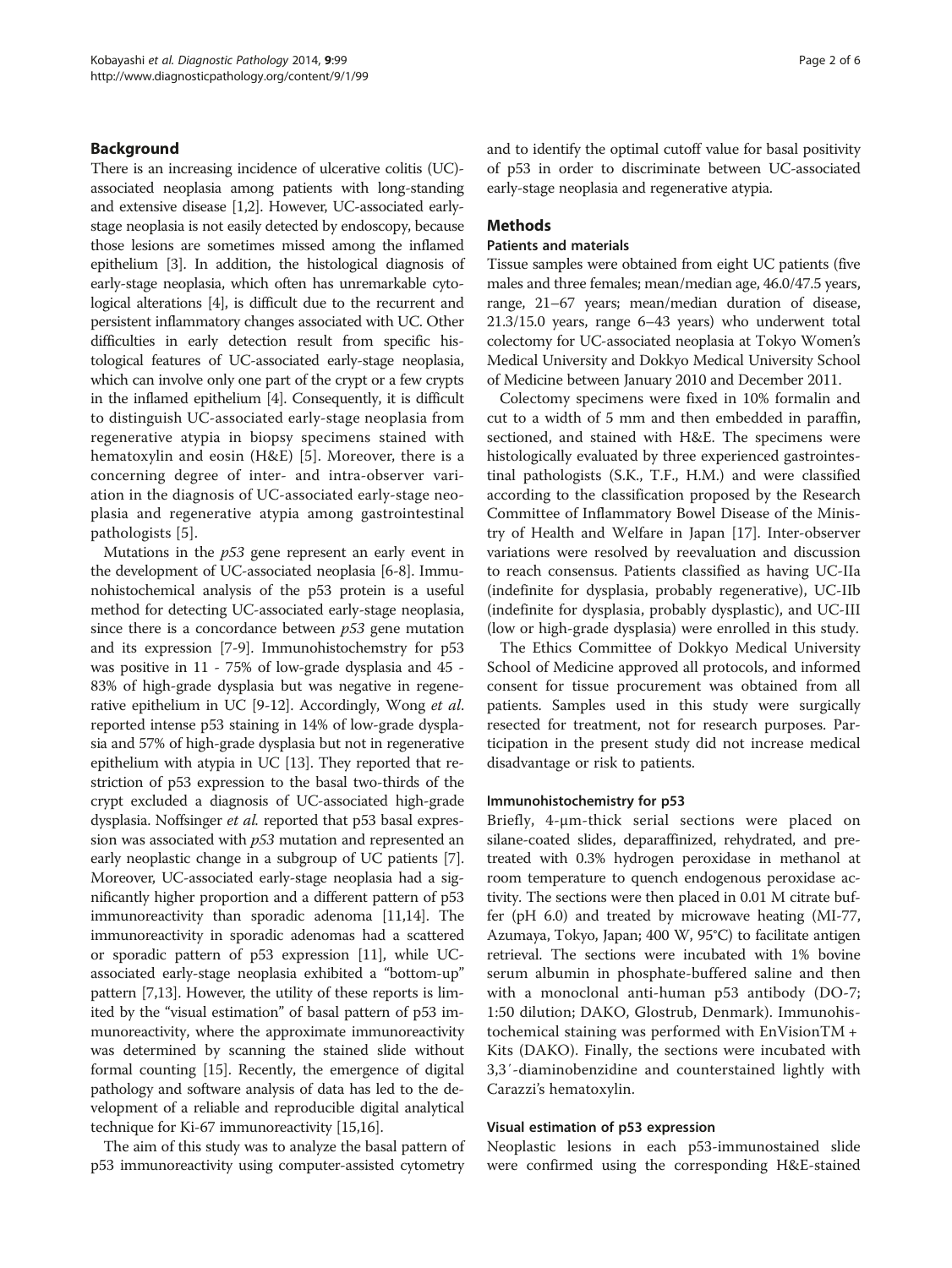specimens. We evaluated the unique basal pattern of p53 expression, which was characterized by p53 immunoreactivity in the basal half of the crypts, as described by Noffisinger et al. [[7\]](#page-5-0). In addition, the unique basal pattern of p53 expression was classified into three categories according to the percentage of immunoreactive cells in the basal half of the crypt as follows: grade  $1(1 - 9\%)$ ; grade 2 (10 - 19%), and grade 3 ( $\geq$ 20%). Immunohistochemical images were imported into a PowerPoint presentation and evaluated by two independent researchers (T.F. and S.K.), who estimated the grade of p53 immunoreactivity based on their inspection of the images without using computer-assisted image analysis ('visual estimation'). Inter-observer disagreements were resolved by reevaluation and discussion to a reach consensus.

# Analysis of p53 expression using computer-assisted cytometry

Crypts classified as grade 3 by visual estimation were analyzed using the computer-assisted cytometry with WinROOF image-processing software (Mitani Corp., Tokyo, Japan). The glands subjected to image analysis were continuously visible from the bottom of the glands to the surface epithelium. The manual counting function of the image analysis was utilized, and p53-positive cells in the basal half of the crypts were counted under high-power magnification (at 400X) using a touch pen by introducing a liquid crystal touch panel. The values were expressed as the percentage of p53-positive cells relative to the total number of crypt cells in the basal half of the glands.

# Statistical analysis

Continuous data were analyzed with the Mann–Whitney U-test using Stat Flex Version 6.0 (Artec Co. Ltd., Osaka, Japan). A P-value < 0.05 was considered statistically significant. A receiver operating characteristics (ROC) curve was generated with R Version 3.0.1 statistical software.

# Results

A total of 1,039 crypts (a total of 103 lesions) consisting of 626 UC-IIa crypts (total 40 lesions; Case #1, 13 lesions; Case #3, 1 lesion; Case #4, 1 lesion; Case #7, 12 lesions; Case #8, 13 lesions), 256 UC-IIb crypts (40 lesions; Case #1, 10 lesions; Case #2, 6 lesions; Case #3, 10 lesions; Case #4, 6 lesions; Case #5, 4 lesions; Case #6, 4 lesions), and 157 UC-III crypts (23 lesions; Case #1, 7 lesions; Case #2, 9 lesions; Case #3, 3 lesions; Case #5: 3 lesions; Case #6, 1 lesion) were examined by visual estimation.

In first visual estimation, 278 out of 626 crypts (44.4%; captured for 4 cases) in UC-IIa, 63 of 256 crypts (24.6%; captured for 5 cases) in UC-IIb, and 86 of 157 crypts (54.8%; captured for 4 cases) in UC-III revealed basal positivity for p53. Grade-3 p53 basal positivity was observed in

| Table 1 Grade of p53 basal positivity in the crypts in |  |
|--------------------------------------------------------|--|
| UC-IIa, IIb, and III lesions                           |  |

| Grade of p53<br>basal<br>positivity | $UC-IIa (%)$<br>$(n = 278)$ | $UC-Ilb$ (%)<br>$(n = 63)$ | <b>UC-III</b> (%)<br>$(n = 86)$ |  |
|-------------------------------------|-----------------------------|----------------------------|---------------------------------|--|
| Grade 1                             | 74 (26.6)                   | 16 (25.4)                  | 2(2.3)                          |  |
| Grade 2                             | 76 (27.3)                   | 8(12.7)                    | 3(3.5)                          |  |
| Grade 3                             | 128 (46.1)                  | 39 (61.9)                  | 81 (94.2)                       |  |

128 of 278 crypts (46.0%) in UC-IIa, 39 of 63 crypts (61.9%) in UC-IIb, and 81 of 86 crypts (94.2%) in UC-III (Table 1).

For samples with grade-3 p53 basal positivity by qualitative estimate, computer-assisted cytometry was performed using the WinROOF image-processing software. In this analysis, median p53 basal positivities were 30.3% (25–75 percentile: 25.6 - 37.6%) in UC-IIa, 52.3% (33.3 - 64.7%) in UC-IIb, and 65.4% (47.2 - 80.6%) in UC-III. There were statistically significant differences between IIa and IIb  $(P < 0.001)$ , IIa and III  $(P < 0.001)$ , and IIb and III  $(P = 0.002)$  (Figure 1). Basal positivity of p53 in representative cases of UC-IIa, IIb, and III lesions are illustrated in Figure [2.](#page-3-0)

We generated the ROC curve in order to determine our ability to differentiate between UC-IIb and UC-III, but the sensitivity and negative predictive value and accuracy were low (area under the curve [AUC], 0.678; 95% confidence interval [CI],  $55.82 - 63.18$ ;  $P = 0.002$ ; sensitivity, 0.42; specificity, 0.872; negative predictive value, 42.0%; positive predictive value, 87.2%; accuracy, 56.7%). We subsequently determined the ability to differentiate between UC-IIa and UC-III by the ROC curve (Figure [3](#page-4-0)). The AUC was 0.928 (95% CI, 41.48 - 47.11;  $P < 0.001$ ); the sensitivity was 0.78; the specificity was 0.98: the negative predictive value was



Median values of the p53 basal positivities were 30.3% in UC-IIa, 52.3% in UC-IIb, and 65.4% in UC-III with statistically significant differences among the all categories. Middle lines, median; boxes, 25th to 75th percentiles; upper limit, 95th percentile; lower limit, 10th percentile; †, P < 0.001; ‡, P = 0.002.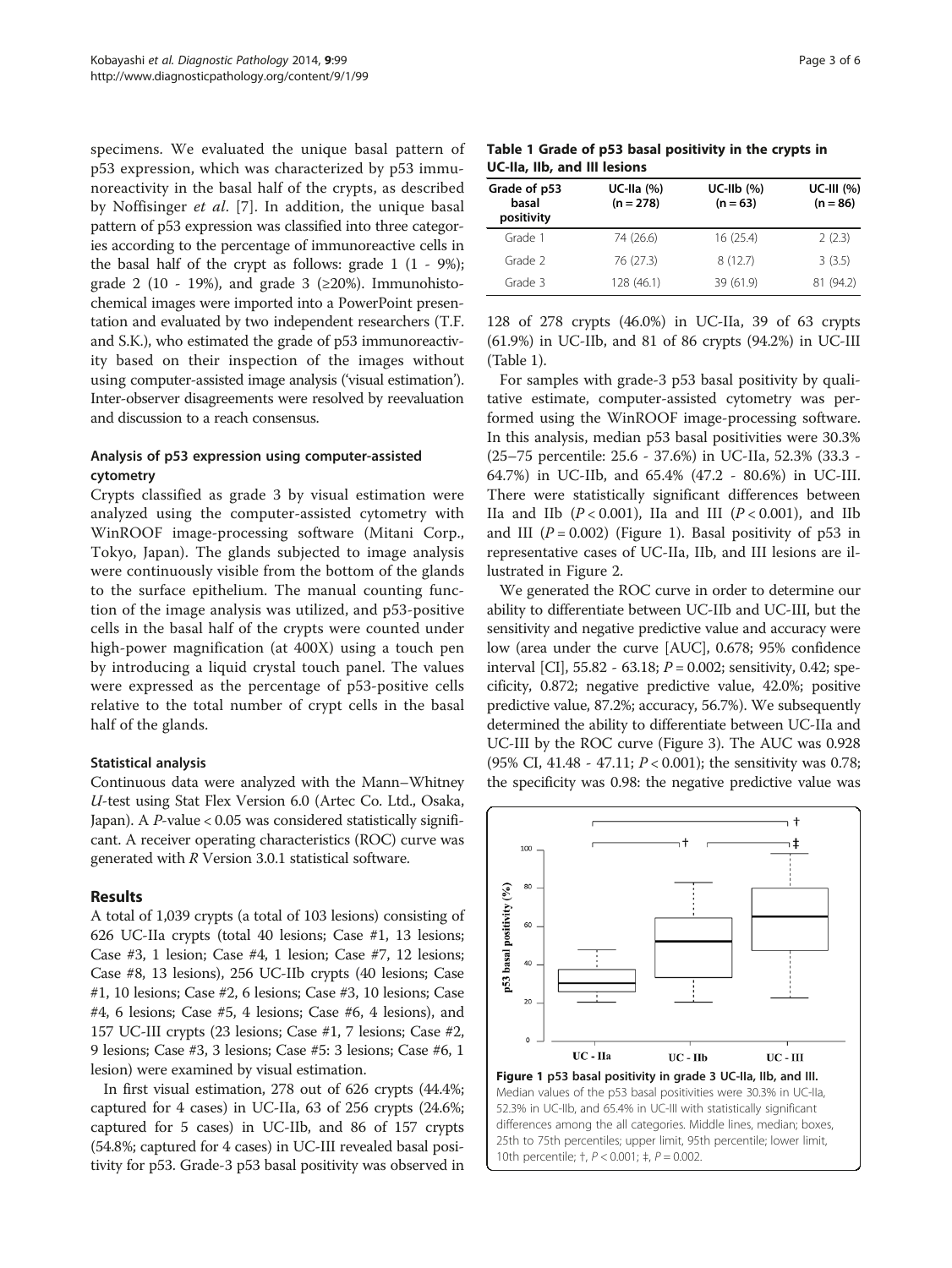87.4%; the positive predictive value was 95.5%, and the accuracy was 90.2% with a cutoff value of 46.1% for p53 basal positivity. Using this threshold, 2.3% of UC-IIa crypts (3 of 128) and 61.5% of UC-IIb crypts (24 of 39) corresponded to UC-III, whereas 22.2% of UC-III crypts (18 of 81) were excluded from being UC-III (Table [2\)](#page-4-0).

#### **Discussion**

In the present study, we investigated the basal pattern of p53 immunoreactivity in UC-III (definite dysplasia) and UC-II (indefinite for dysplasia) crypts using computerassisted cytometry and determined the optimal cutoff value for basal positivity of p53 for discriminating between the two categories. By visual estimation, Grade-3

p53 basal positivity was observed in 46.0% of UC-IIa crypts (indefinite for dysplasia, probably regenerative), 61.9% of UC-IIb crypts (indefinite for dysplasia, probably dysplastic), and 94.2% of UC-III crypts. Our data are consistent with the previously published hypothesis that the basal pattern of p53 expression is not a specific sign of dysplasia (UC-III); rather, this pattern was observed in 5 - 64% of regenerative mucosa and 13 - 33% of samples indefinite for dysplasia [\[7,13](#page-5-0)].

There is significant discordance between visual estimation and digital image analysis for Ki-67 immunoreactivity [[15](#page-5-0)]. Thus, we performed computer-assisted cytometrical analysis using the WinRooF image-processing software, which we developed in our previous study on Ki-67

<span id="page-3-0"></span>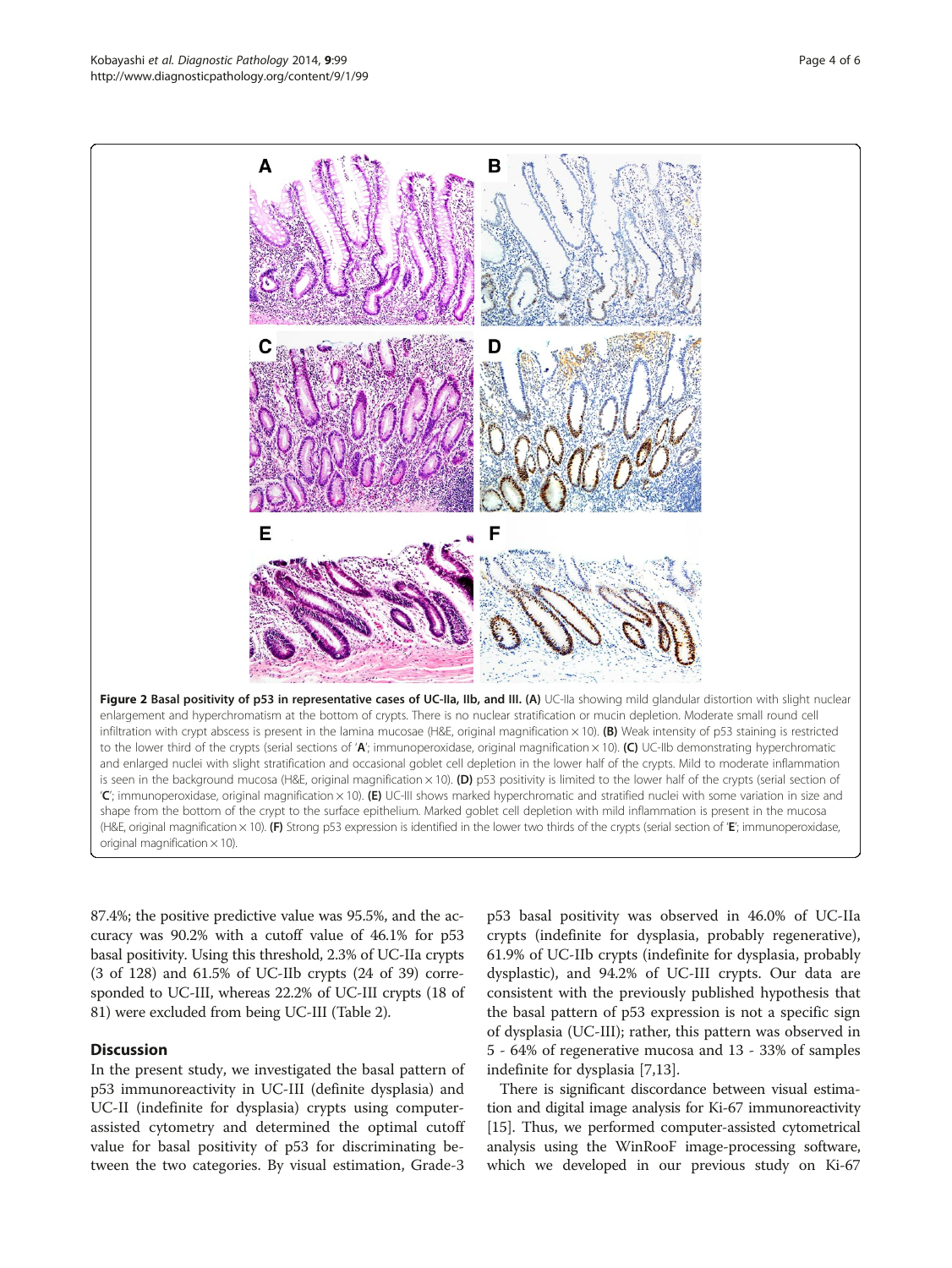<span id="page-4-0"></span>

immunoreactivity [\[16\]](#page-5-0), for grade-3 p53 basal positivity by visual estimation. We could exclude non-neoplastic (dysplastic) cells that occasionally display nonspecific positivity for p53, such as lymphocytes or histiocytes, using a touch pen by introducing a touch panel. Using this analysis, we identified that p53 basal positivity was significantly higher in UC-III crypts (median value, 65.4%) than in UC-IIb crypts (52.3%) or UC-IIa crypts (30.3%). However, the ROC curve indicated a low sensitivity (0.42) and negative predictive value (42.0%) in differentiating between UC-III and UC-IIb. Based on this result, we considered the possibility that some of the UC-IIb crypts might be included in the UC-III category. Indeed, 80% of UC-IIb crypts harbored p53 mutations [[8](#page-5-0)].

Colectomy is often indicated in patients with a diagnosis of UC-III, whereas those with UC-IIa should undergo repeat surveillance colonoscopy within a short interval [\[2](#page-5-0)], but there is poor inter-observer agreement for the two categories [\[5](#page-5-0)]. In this line, Matalka et al. developed an automated intelligent system to quantitatively assess inflammatory bowel system, which proved to be reliable and minimizes inter- and intraobserver variability [[18\]](#page-5-0). In our ROC analysis for UC-III and UC-IIa showing p53 basal positivity, the sensitivity (0.78) and negative predictive value (87.4%) were improved when the cutoff value was 46.1%. At this threshold, only

#### Table 2 Frequency of UC-IIa, IIb, and III based on a new p53 basal positivity cutoff value

| p53<br>basal<br>positivity | UC-IIa $(%)$<br>$(n = 128)$ | UC-IIb $(%)\%$<br>$(n = 39)$ | $UC-III (%)$<br>$(n = 81)$ |
|----------------------------|-----------------------------|------------------------------|----------------------------|
| $20.0 - 46.0$              | 125(97.7)                   | 15(38.5)                     | 18 (22.2)                  |
| >461                       | 3(2.3)                      | 24(61.5)                     | 63 (77.8)                  |

2.3% of UC-IIa, but 61.5% of UC-IIb crypts were classified as UC-III.

A major goal in screening for definitive dysplasia is minimizing the false negative rate; therefore, we identified a threshold of p53 basal positivity  $(i.e., > 40\%)$  at which 17.2% of UC-IIa crypts were interpreted as UC-III, and only 13.6% of UC-III crypts were missed from definitive dysplasia. This indicates moderate-to-high sensitivity (86.4%) and specificity (82.8%). These values are consistent with the finding that 20% of UC-IIa crypts and 92% of UC-III crypts harbored *p53* mutations [\[8\]](#page-5-0). When p53 basal positivity is above this threshold, even if the biopsy diagnosis is morphologically indefinite for early-stage neoplasia in H&E stained biopsy specimens, we recommend genetic analysis for p53 or appropriate treatment, such as endoscopic or surgical resection.

## Conclusions

Our present findings suggest that using computerassisted cytometrical analysis of p53 basal positivity with an optimal threshold (standardization) represents an alternative to visual estimation as an accurate tool for detecting UC-associated early-stage neoplasia. The choice of an appropriate therapeutic strategy may be informed by using p53 basal positivity in biopsy samples in UC patients.

#### Competing interests

The authors declare that they have no competing interests.

#### Authors' contributions

Study concept and design: TF and SK; immunohistochemical analysis: SK, TF and HM; acquisition of data: SF, MI, and SK; analysis and interpretation of data: ST and KI; drafting of the manuscript: SK, TF, and HM; critical revision of the manuscript for intellectual content: JI and ST; study supervision: YI and TF. All authors read and approved the final manuscript.

#### Acknowledgments

The authors thank Dr. Bun-ei Iizuka (Institute of Gastroenterology, Tokyo Women's Medical University) for supplying clinical data. We thank Chiaki Matsuyama, Ayako Shimizu, Takako Ono, Midori Katayama, Sizuka Kidate, and Atsuko Kikuchi (Department of Surgical and Molecular Pathology, Dokkyo Medical University School of Medicine) for their technical assistance and secretarial assistance. This work was supported in part by a Grant-in-Aid from the Japan Society for the Promotion of Science (#24590429 to Hiroyuki Mitomi and #23590410 to Takahiro Fujimori).

#### Author details

<sup>1</sup>Department of Surgical and Molecular Pathology, Dokkyo Medical University School of Medicine, 880 Kitakobayashi, Mibu, Shimotsuga, Tochigi 321-0293, Japan. <sup>2</sup> Division of Gastroenterology and Hepatology, Department of Internal Medicine, Toho University Omori Medical Center, 6 - 11-1, Omorinishi, Ota - ku, Tokyo 143-8541, Japan. <sup>3</sup>Department of Diagnostic Pathology, Graduate School of Medicine and Pharmaceutical Sciences, University of Toyama, 2630 Sugitani, Toyama 930-0194, Japan. <sup>4</sup>Center for Gastrointestinal Endoscopy, Kyoto-Katsura Hospital, 17 Yamada-Hirao, Nishikyo, Kyoto 615-8256, Japan. <sup>5</sup>Department of Surgery 2, Tokyo Women's Medical University, 8-1 Kawada-cho, Shinjuku, Tokyo 162-8666, Japan.

#### Received: 31 March 2014 Accepted: 14 May 2014 Published: 29 May 2014